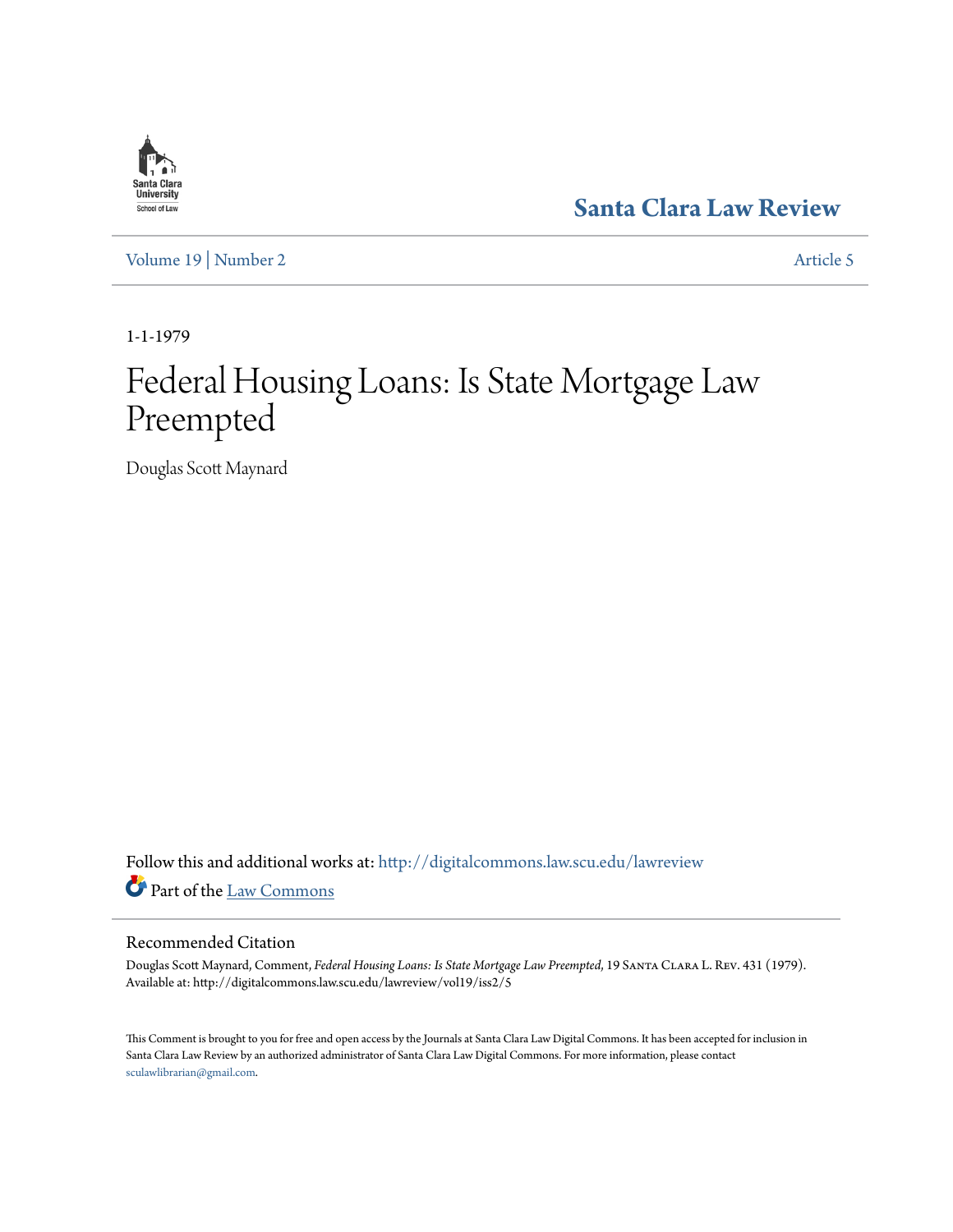# **FEDERAL HOUSING LOANS: IS STATE MORTGAGE LAW PREEMPTED?**

#### **INTRODUCTION**

In the field of real property secured transactions, there exists a pervasive scheme of statutory and judicial protections for debtors.' Although the individual rules vary from state to state, most were enacted to prevent creditor overreaching.<sup>2</sup> Under federal law, debtors may lose their state law protections if they have any direct connection with the Federal Housing Administration **(FHA),** the Small Business Administration **(SBA),** or the Veterans Administration (VA). This results from the federal agency's involvement in transactions through a direct loan, a full or partial guarantee of a private loan, or a partial guarantee as a substitute for an initial down payment. The agency may later be in federal court litigating the transaction **by** foreclosing on the mortgage and seeking a judgment for the deficiency.3 This situation presents a federal-state choice of law question.

In diversity cases, state law applies.<sup>4</sup> Where a federal statute is clearly on point, federal law applies." Generally, real property loan transactions are not covered **by** a federal statute and are not before the court on diversity. Indeed, **SBA, FHA,** and VA loans and loan guarantees do not fit the definitions of diversity or federal question jurisdiction. No federal question

**3. 28** U.S.C. **§** 1345 **(1976)** confers jurisdiction on the federal district courts where a federal agency is a plaintiff. The government, as a plaintiff, will choose a federal court because it is the more responsive forum. For an example of a decision adverse to the government in a state court, see State *ex rel.* Lonctot v. Sparkman & McLean Co., **16** Wash. App. 402, **556** P.2d 946 **(1976),** where the government as appellant was apparently the victim of local debtor sentiment.

4. Erie R.R. Co. v. Tompkins, 304 U.S. 64 **(1938),** held that the federal courts must apply the law of the states in which they sit. The holding was limited to cases before the courts solely on the basis of diversity. The federal courts had previously applied "general federal common law" to these cases.

**5.** U.S. CONST. art. VI, cl. 2 (supremacy clause).

<sup>&</sup>lt;sup>9</sup> 1979 by Douglas Scott Maynard.

**<sup>1.</sup>** *See, e.g.,* **CAL. CIV.** PROC. **CODE** § 580a (West **1976);** *id.* § **726** (West Supp. **1979)** (fair value limitations); *id.* **§§ 580b, 580d** (West **1976)** (anti-deficiency provisions); *id. §* 725a (West **1955)** (statutory right of redemption); *id. §* 564 (West 1954) (appointment of receiver pending foreclosure); *id.* **§§ 702, 703** (West Supp. **1979)** (determination of redemption price).

<sup>2.</sup> *See, e.g.,* Roseleaf Corp. v. Chierighino, **59** Cal. **2d 35, 378 P.2d 97, 27** Cal. Rptr. **873 (1963),** where the purposes behind **CAL.** CiV. PROC. **CODE § 580b** are explained. **Cf.** United States v. Stadium Apartments, Inc., 425 F.2d **358** (9th Cir.), *cert. denied,* 400 U.S. **926 (1970),** where the court expressed doubts that statutory redemption really serves the legislative purpose.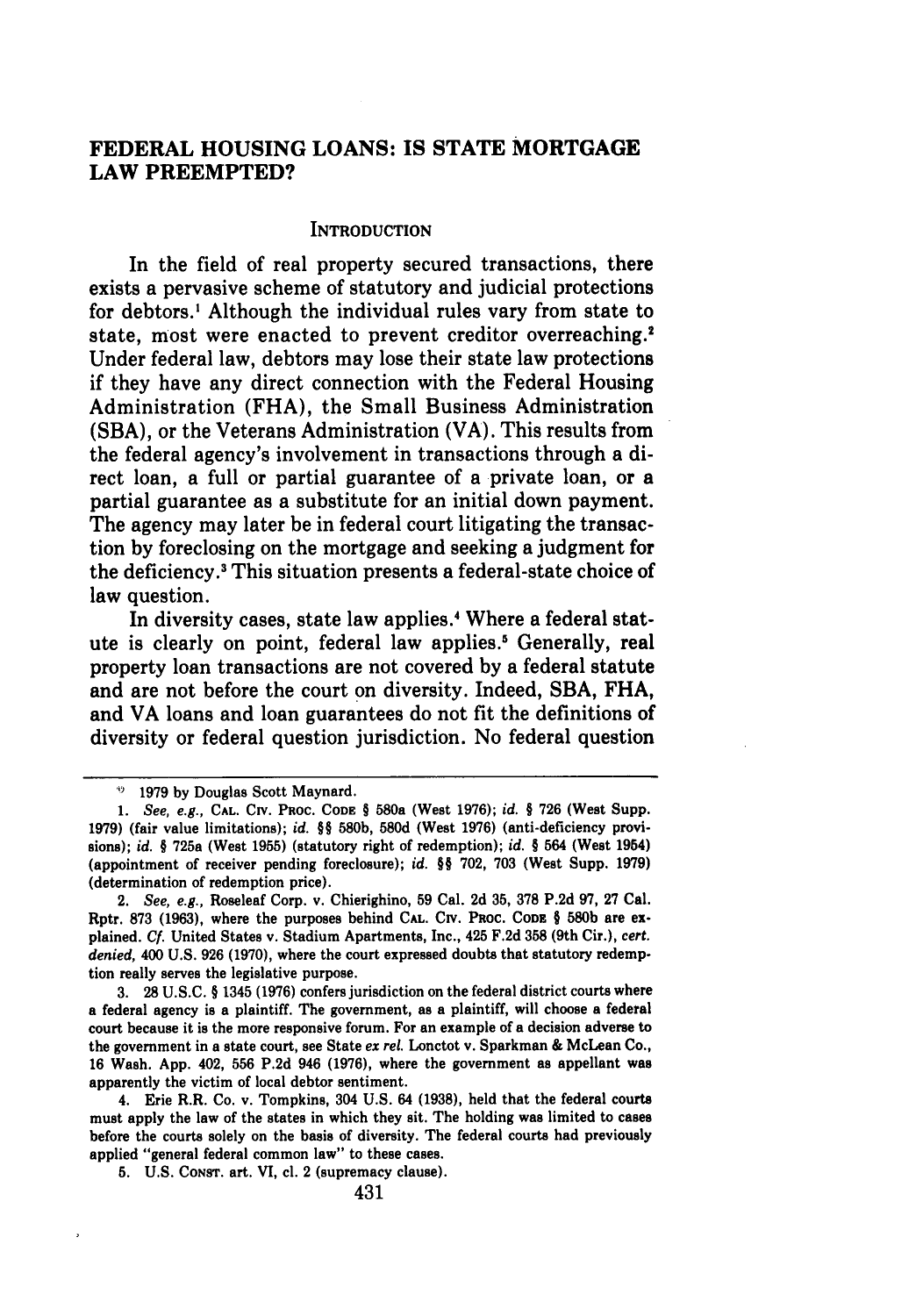is presented because resolution of questions involving real property does not require interpretation of the Constitution or an act of Congress. Where a federal agency is a party to a real property loan transaction, the federal district courts have jurisdiction because the United States is the plaintiff.

Choice of federal or state law is ill-defined where jurisdiction is not founded on federal question or diversity. Where jurisdiction exists solely because the United States is a party, choice of law is determined on a case-by-case basis.7

This comment will examine this gray area and attempt to delineate appropriate standards to govern the choice of law issue where a federal agency is a party to a real property loan transaction. The author concludes that many courts have not applied the traditional preemption balancing test but instead have applied federal law without properly considering the issues in the context of real property loan transactions, thereby depriving a debtor of all state law protections.

## **EXISTING CHOICE** OF LAW RULES

#### *Preemption*

Although federal preemption traditionally involves a balancing of federal and state policies,<sup>8</sup> the analysis in real property cases has been obscured. State debtor protections have been preempted in an overwhelming majority of real property loan transaction cases with only conclusory analysis of state and federal policies. Nevertheless, since state law has been the rule of decision on occasion, it is necessary to consider the arguments that have successfully brought about application of state law.

Two theories have been suggested to define the status of state law. The first theory is that state law should apply of its own force where consistent with federal programs.' This view

*8. Id.*

To be sure, *Erie* would not be conclusive on that question, for the functions of the diversity-of-citizenship and United States-a-party jurisdictional grants are distinguishable, and there are situations where power to declare governing law must be implied from a grant of jurisdiction.  $\cdots$ 

**<sup>6. 28</sup>** U.S.C. § 1345 **(1976).**

<sup>7.</sup> Clearfield Trust Co. v. United States, **318** U.S. 363, 366-67 (1943). Speaking directly to this problem, the Supreme Court has said: "In our choice of the applicable federal rule we have occasionally selected state law." *Id.* at 367.

**<sup>9.</sup>** This view is based upon the argument that a mere jurisdictional grant of power to adjudicate does not necessarily carry with it a federal substantive rule. The argument is based on an extension of the *Erie* doctrine.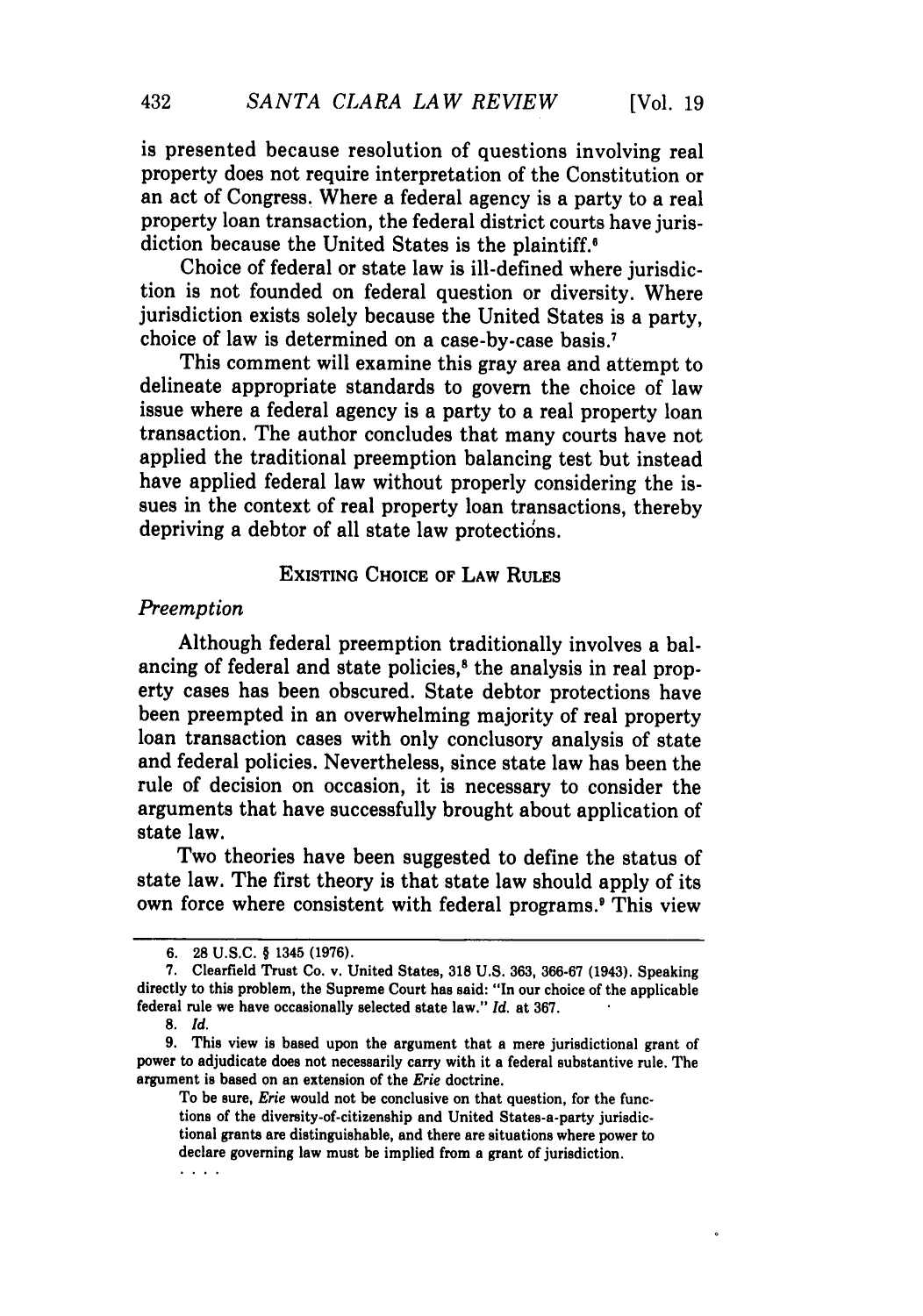has not been adopted **by** any court, but several have declined to decide the issue.<sup>10</sup> The second theory is that state law may be incorporated as the federal rule if, in substance, it would promote the objectives of the federal program." It is the second theory that has found acceptance in some courts. $<sup>12</sup>$ </sup>

Where state law hinders rather than promotes the objectives of the federal program, a federal common law rule may be formulated-the rationale being that Congress did not intend for state law to defeat the purposes of federal legislation.<sup>13</sup> Obviously, this federal common law rule may replace state debtor protections with protection of the federal investment.

These general preemption principles combined with the federal system of government can cause a variety of rules to be applied. Because federal courts can only incorporate state rules consistent with the federal program, one state's law may be

Mishkin, *The Variousness of "Federal Law": Competence and Discretion in the Choice of National and State Rules for Decision,* **105 U. PA.** L. **Rv. 797, 799** n.10 **(1957).**

**10.** *See, e.g.,* United States v. Yazell, **382 U.S.** 341, **357 (1966).**

**11.** *See, e.g.,* United States v. Yazell, **382 U.S.** 341 **(1966);** United States v. MacKenzie, **510 F.2d 39** (9th Cir. **1975);** Bumb v. United States, **276 F.2d 729** (9th Cir. **1960);** State *ex rel.* Lonctot v. Sparkman **&** McLean Co., **16** Wash. **App.** 402, **556 P.2d** 946 **(1976).** Congressional intent is important in any consideration of whether state law shall be adopted as the federal rule. For instance, Congress intended the Small Business Administration to "aid, counsel, assist and protect **. ..**the interests of small business concerns . **. . . 15 U.S.C.** § 631(a) **(1976).** This shows congressional concern for private interests. The policy to protect private interests may be greater than other federal policies, such as collection of the full amount of the debt. If the state rules do not conflict with federal policy, state law should apply. *See* Bumb v. United States, **276 F.2d** at **736-37.** The applicable federal policy varies with the agency involved in the transaction. *See* United States v. MacKenzie, **510 F.2d** at 42 (federal policy concerning **SBA** loans deemed consistent with and limited **by** state statutory redemption rights). *MacKenzie* distinguished United States v. Stadium Apartments, Inc., 425 **F.2d 358** (9th Cir.), *cert. denied,* 400 **U.S. 926 (1970),** where an almost identical state statute was held inapplicable to the Federal Housing Administration on the basis of the difference in congressional purposes of the agencies. The enabling legislation will give the best insight into the general federal policy.

12. Some courts have taken the position that the applicable law is federal **by** virtue of the fact that a federal agency is a party to the contract and the suit. Most of the courts which rely on this argument virtually assume their conclusions-that state law cannot apply of its own force. The result of this view is that state law will not govern the rights of the parties unless the federal courts adopt state law as the federal rule.

**13.** United States v. Stadium Apartments, Inc., 425 **F.2d 358** (9th Cir.), *cert. denied,* 400 **U.S. 926 (1970);** United States v. View Crest Garden Apartments, Inc., **268 F.2d 380, 383** (9th Cir.), *cert. denied,* **361 U.S. 884 (1959).**

Nevertheless, *Erie* would tend to cast doubt on implication of lawmaking power simply from the grant of jurisdiction over suits brought by the United States, if only because (1) it establishes that jurisdictional grants do not necessarily entail such a power; and (2) it expresses a strong policy against differences in governing law being based on choice of tribunal **....**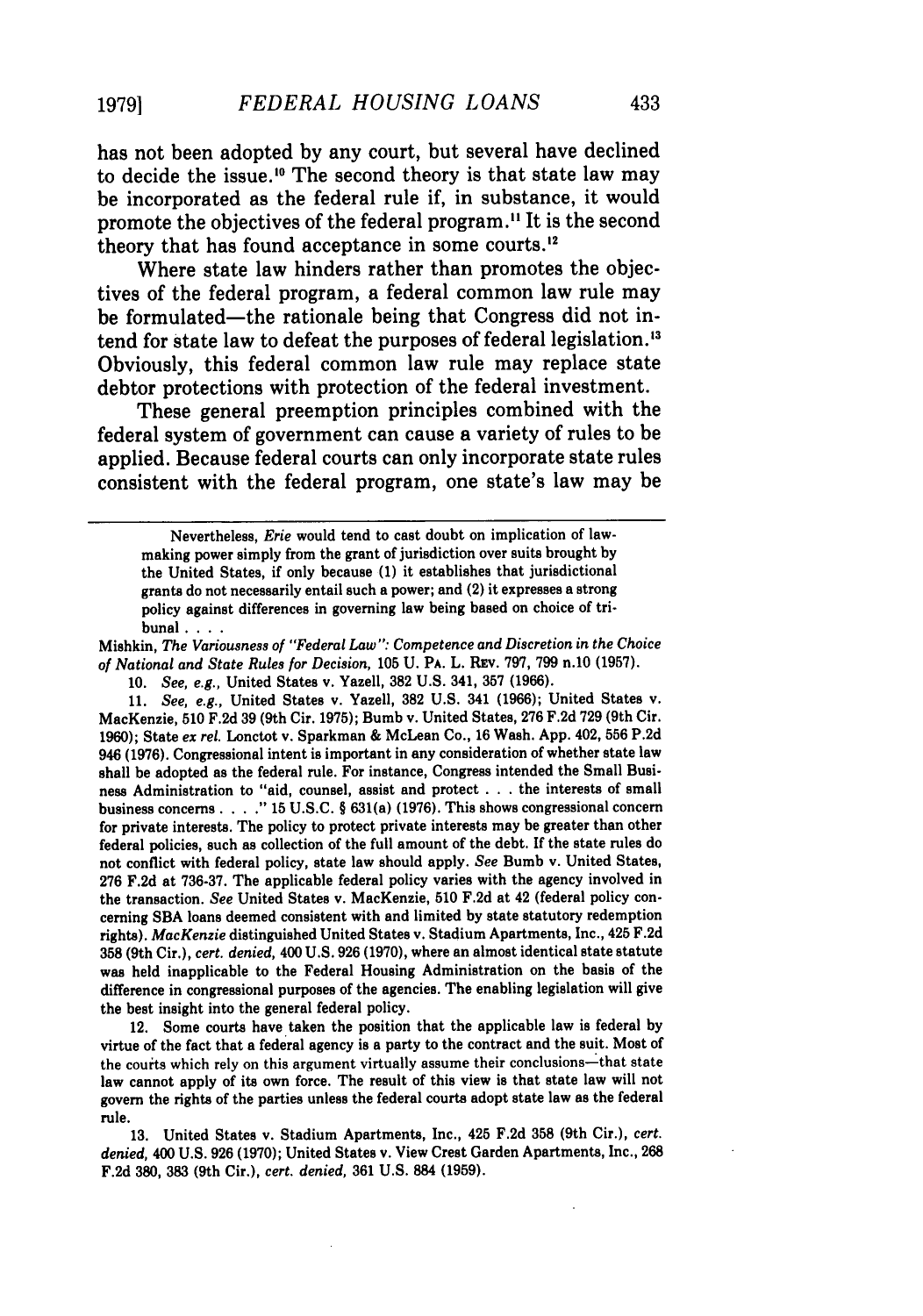adopted while a neighboring state's law may not be adopted. Where state law is incorporated as the federal rule, a different rule would be used in each state. In those states where the law is inconsistent with federal policy, the federal courts would fashion a federal rule to be applied only in those states. Thus, "uniformity" is actually nonexistent, and it is important to review the approach used in the Ninth Circuit where California's debtor protection statutes face analysis against the objectives of Congress in enacting federal loan programs.

#### *Ninth Circuit Tests*

The courts in the Ninth Circuit consider three initial factors to categorize a transaction and determine whether state law will be incorporated as the federal rule: **1)** Is there a federal regulation on point? 2) Is there an individually negotiated contract? **3)** Is there a contractual provision that state law shall apply?"

*Federal Regulation on Point.* If a federal regulation is on point, state law covering the same issue and establishing a different rule will be preempted.<sup>15</sup> Regulations adopted pursuant to congressional mandate create the applicable federal law and release the courts from a formulation of a federal common law rule.

In response to unfavorable court decisions, some agencies have issued regulations which vaguely assert that federal law applies. One such regulation purportedly waives any local immunity in favor of federal law.<sup>16</sup> The effect of such regula-

<sup>14.</sup> United States v. Gish, **559 F.2d 572, 573, 575** (9th Cir. **1977).**

**<sup>15.</sup>** *Id.*

**<sup>16. 13</sup>** C.F.R. **§ 101.1(d) (1978).** This regulation was adopted in response to United States v. Yazell, **382 U.S.** 341 **(1966).** In *Yazel,* the Small Business Administration had negotiated a contract to which the Court applied state law. The government had contracted with reference to, and had attempted to waive, the state law defense of coverture. When the desired result did not materialize, the **SBA** decided to remove the problem of compliance with state law. **A** regulation that covers all contracts is a more efficient means than individually contracting away state-created rights. This regulation implicitly recognizes that state law may apply of its own force. It **is** very different from the comprehensive scheme adopted **by** the Veterans Administration in that it is simply an asserted waiver of local rights. Since the regulation states that local immunity is waived, it must mean only that the state protections are waived if they are not incorporated as part of federal law. Presumably, the **SBA** could not force the debtor to waive federal law, as this would give the **SBA** an unfair advantage. The only possible application is as a waiver of state law applying of its own force. The implication is that the regulation will have no effect where state law is incorporated as the federal rule. This is because the state protection is federal law, and **by** the terms of the regulation, federal law applies.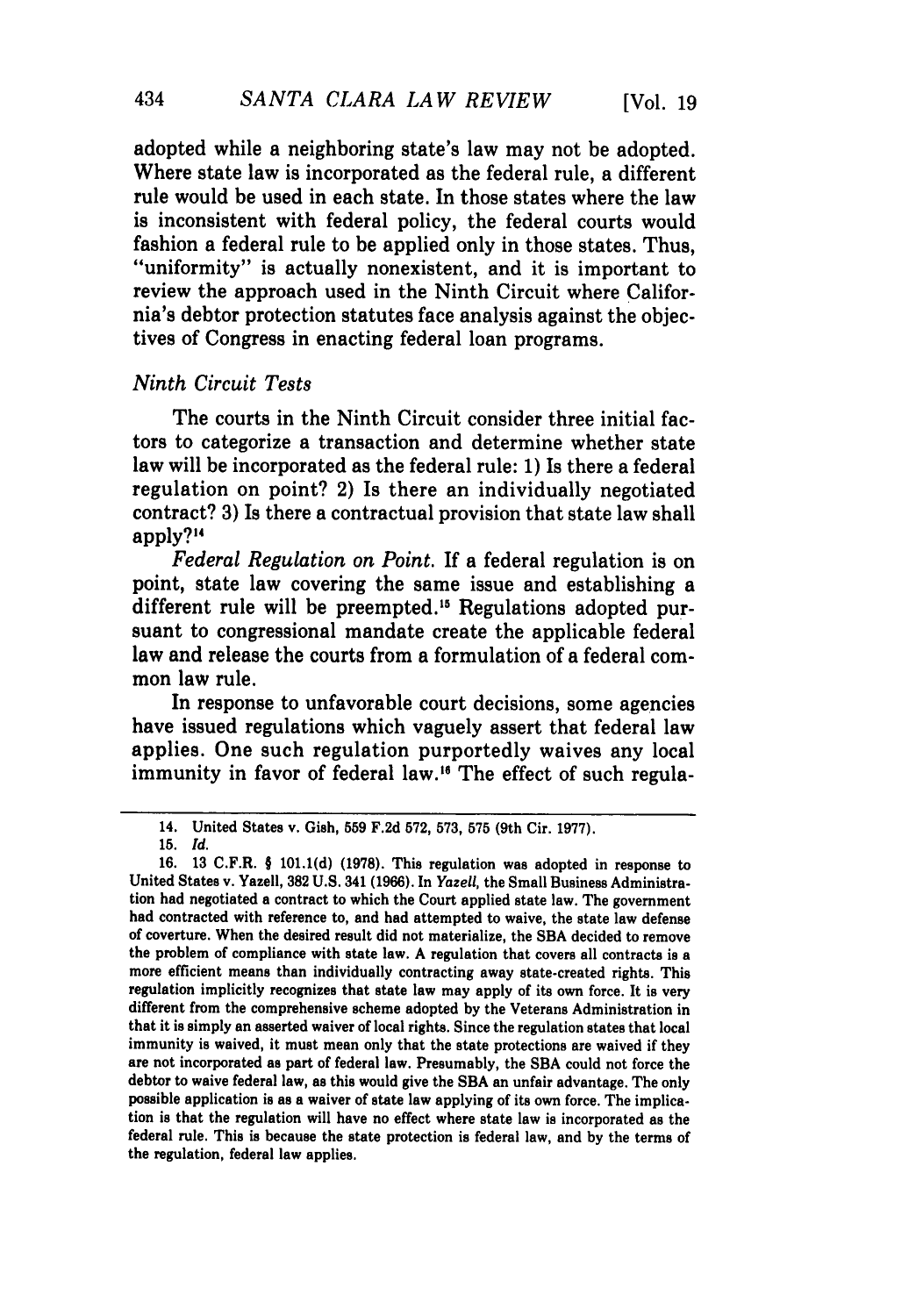# tions has yet to be determined. Assuming the particular agency has congressional authorization, the courts usually defer to the regulations and give them the force and effect of law. Congress typically delegates its law-making authority to federal agencies, with the result that the FHA, the SBA, and the VA are all authorized to create regulations on their own behalf.<sup>17</sup> In all cases where a regulation does not resolve the specific issue of the case, other factors must be considered before the choice of law issue is resolved.

*Individually Negotiated Contract.* If there is an individually negotiated contract, further consideration of state law will be required. Inquiry will focus on the strength of the state interest, resulting in application of the state rule if a particularly strong local interest is present. The individually negotiated contract may tip the scales in favor of application of state debtor protections.

The first case involving such a contract, *United States v. Yazell,* **1** was decided by the Supreme Court in 1966. In *Yazell,* the Small Business Administration made a disaster loan to a husband and wife. After default, the **SBA** tried to collect against the wife, who interposed the Texas state law defense of coverture. Because the original contract had been "individually tailored," the Supreme Court concluded that peculiarly local interests, such as the defense of coverture, could not be overridden." The contract was specifically adapted to state law and was not a general form in use throughout the country. These distinctions were important in determining that an individually negotiated contract existed.

Also important in the context of the individually negotiated contract was the strength of the particular state interest

Clearly, in the case of these **SBA** loans there is no 'federal interest' which justifies invading the peculiarly local jurisdiction of these states, in disregard of their laws.

The decisions of this Court do not compel or embrace the result sought by the Government. None of the cases in which this Court has devised and applied a federal principle of law superseding state law involved an issue arising from an individually negotiated contract.

*Id.* at **353.**

 $\cdots$ 

<sup>17.</sup> **15** U.S.C. § **634(b)(6) (1976)** (Small Business Administration); 12 U.S.C. § 1749a(c)(1) **(1976)** (Federal Housing Administration); **38** U.S.C. § **1819(h) (1976)** (Veterans Administration).

**<sup>18. 382</sup>** U.S. 341 **(1966).**

**<sup>19.</sup>** "Again, it must be emphasized that this was a custom-made, hand-tailored, specifically negotiated transaction. It Was not a nationwide act of the Federal Government, emanating in a single form from a single source." *Id.* at 347-48.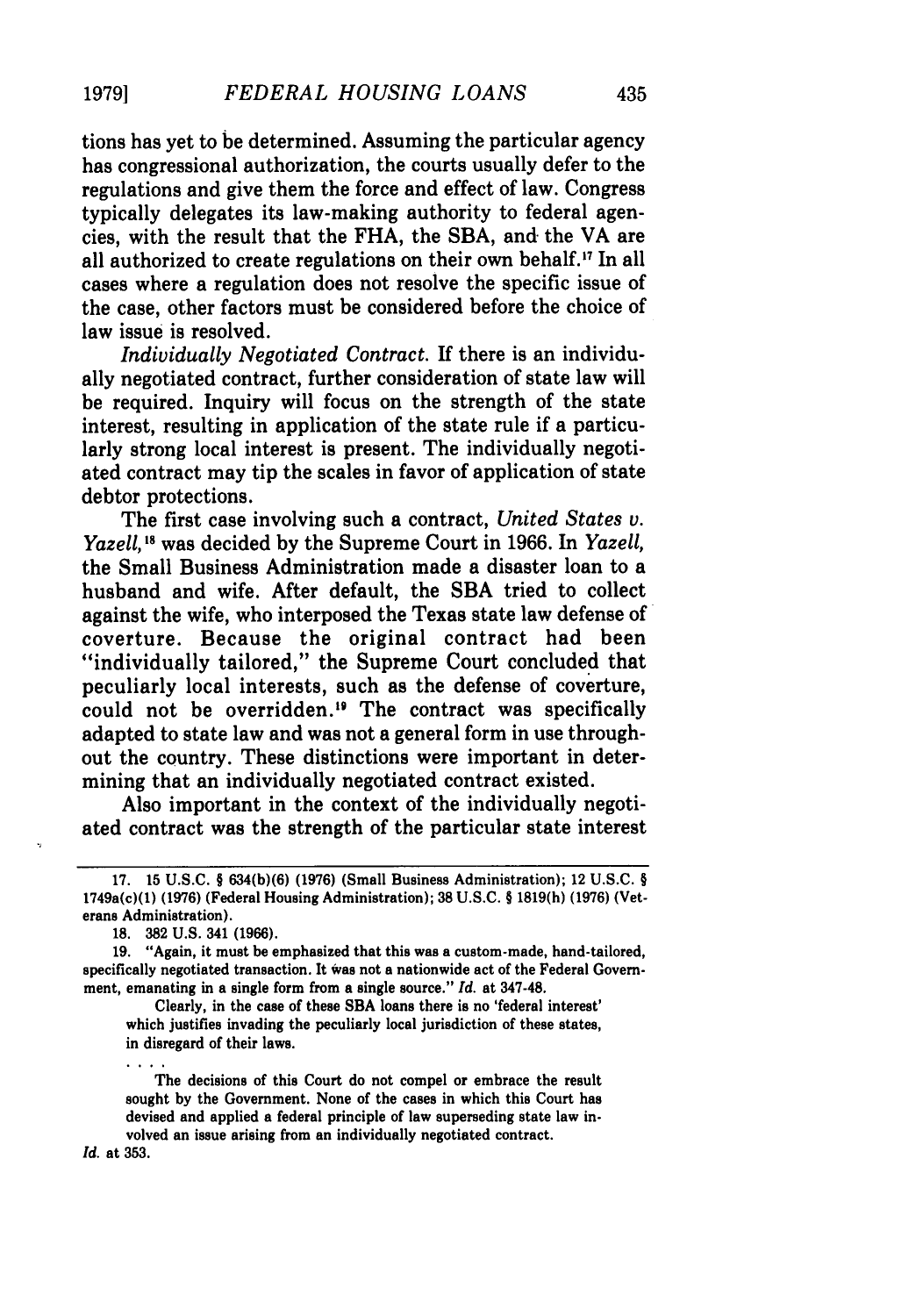being asserted. In *Yazell,* the state interest in family law outweighed the federal interest of collection of the federal debt. Family and property arrangements are peculiarly local interests which may not be overridden simply because the government is a party. $20$ 

Where an individually negotiated contract has been used, congressional intent seems to be less relevant. The courts purport to look only to the contract itself in determining the intent of the parties. This may be contrasted with the case where the individually negotiated contract is not a factor; the courts virtually ignore the contractual intent of the actual parties and look to the overall congressional intent and purposes behind the transactions.2'

The individually negotiated contract is similar in many respects to contractual choice of law provisions. Specific reference to state law is not a necessary condition of the individually negotiated contract.22 However, in *Yazell,* it was important that the contract, though apparently not specifically stating that state law was to apply, made reference to one state statute and partially complied with the provisions of the statute at issue. The result of finding an individually negotiated contract is a choice of law term implied from agency conduct where strong state interests are present. Since the courts have implied such provisions, effect should also be given to explicit terms providing for the application of state law.

*Contractual Provision that State Law Should Apply.* If a contractual choice of law provision is present, it will be followed to the extent that it is reasonable. A contractual provision was held to be determinative in *United States v. Stewart, <sup>2</sup> <sup>3</sup>* involving a VA loan. *Stewart* was an action for a deficiency after a non-judicial sale. California statutes<sup>24</sup> prohibit a deficiency after a non-judicial sale. The deed of trust contained a provision providing: "This Deed shall be construed according to the laws of the State of California."<sup>25</sup> This contractual provision was given effect, and the court applied state law. If the provision had been absent, the VA's comprehensive regulations

<sup>20. 382</sup> **U.S.** at **353.**

<sup>21.</sup> *See id.* at 354.

<sup>22.</sup> United States v. Gish, 559 F.2d 572 (9th Cir. 1977).

<sup>23. 523</sup> F.2d 1070 (9th Cir. 1975).

<sup>24.</sup> **CAL.** CiV. **PROC. CODE** §§ 580b, 580d (West 1976). In this situation, **CAL.** Civ. PROC. **CODE** § 580a would not bar a deficiency or even limit it in light of **CAL.** CIv. Poc. **CODE** § 580d. Apparently, **CAL.** CiV. PROC. **CODE §** 580d was overlooked.

<sup>25. 523</sup> F.2d at 1072.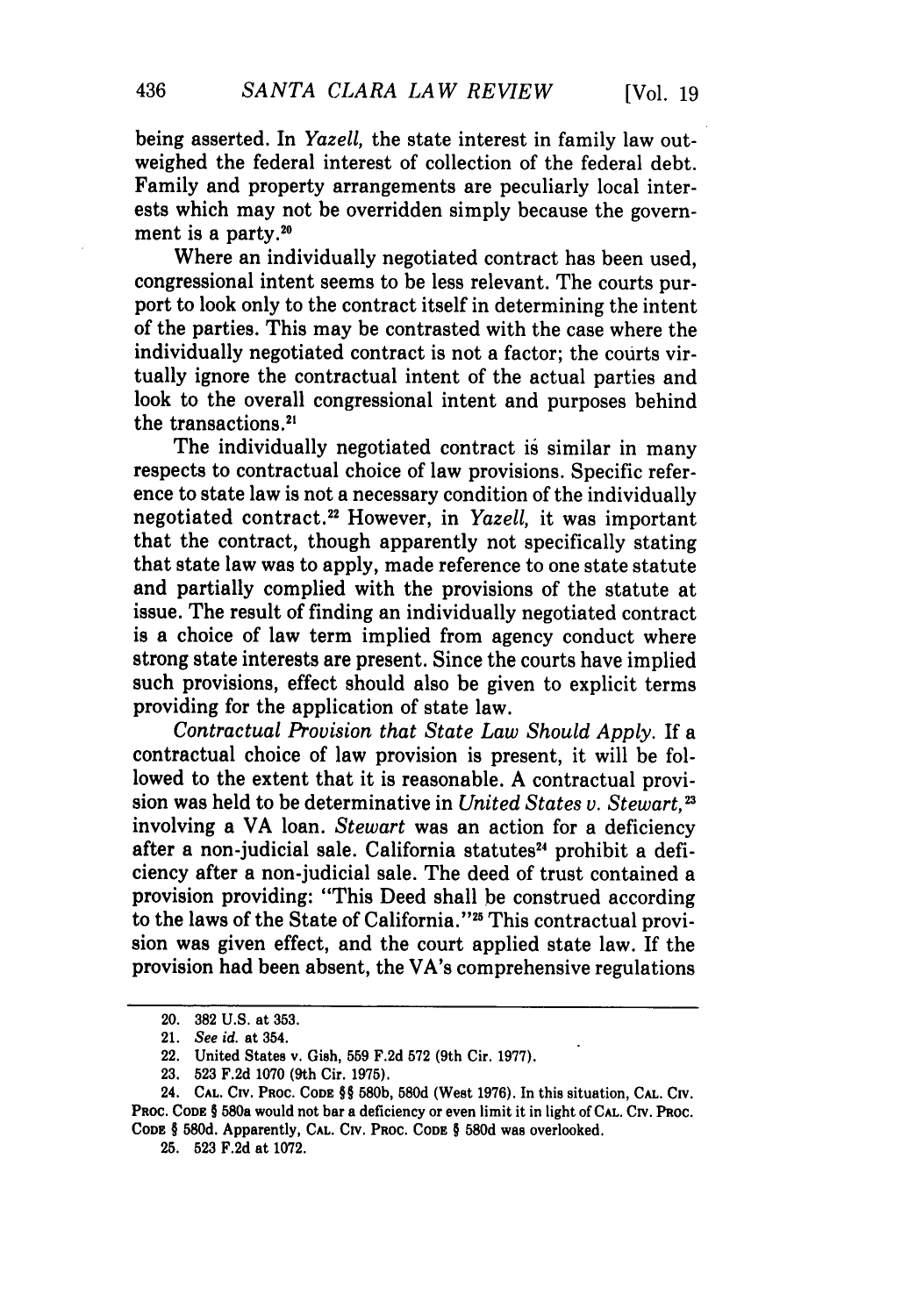would have been controlling.<sup>26</sup>

Apparently the court felt that the provision in the contract specifically providing for application of state law was a waiver by the VA of its own regulations. By insisting on a provision that state law shall govern the rights of the parties, a debtor can retain his state-created rights. However, since FHA and VA loans are usually guarantees utilizing nationally adopted form contracts rather than individually tailored direct loan contracts, choice of law provisions may be beyond the reach of negotiation by individual debtors.

After initial categorization of the transaction under the factors discussed above, the interrelationship of federal and state interests must be considered. In many cases where an individually negotiated contract or a choice of law provision was not present, the Ninth Circuit has nullified state debtor protections and fashioned a federal common law rule based on the national interests of uniformity and the federal fisc.

#### *The Talismans: Uniformity and the Federal Fisc*

In the absence of an individually negotiated contract or a specific choice of law provision in the contract, federal law has almost universally become the rule of decision. Federal law is applied as a consequence of the "need" for uniformity and protection of the federal fisc. Both the uniformity and federal fisc arguments have been taken from other areas of preemption law<sup>27</sup> and have been applied without any real consideration of their meaning in real property loan transactions.

*Uniformity.* The Ninth Circuit uniformity argument focuses on the burden that a different rule in each state would impose on the federal agencies. Without uniform rules, additional expenses would be incurred in the nature of attorneys'

<sup>26.</sup> *See* United States v. Shimer, 367 U.S. 374 (1961). *Shimer* was held to be controlling in a similar case, United States v. Rossi, 342 F.2d 505 (9th Cir. 1965). In *Stewart,* the contract had two provisions: one provided that federal law was to govern the rights of the parties, and the other provided that state law was to apply. The provision for federal law was crossed out by the parties at the time of negotiating the contract, thus evidencing a conscious choice on the part of the SBA that state law should apply.

<sup>27.</sup> The uniformity argument came from Clearfield Trust Co. v. United States, 318 U.S. 363 (1943), a case involving the federal remedy for a government-issued check. The federal fisc argument apparently came from United States v. Standard Oil Co., 332 U.S. 301 (1947), where the U.S. Army sought to recover in tort for interference with the government-soldier relationship arising out of an automobile accident. Although the Court held that federal rather than state law governed, it ruled that the United States was not entitled to recover in the absence of congressional legislation.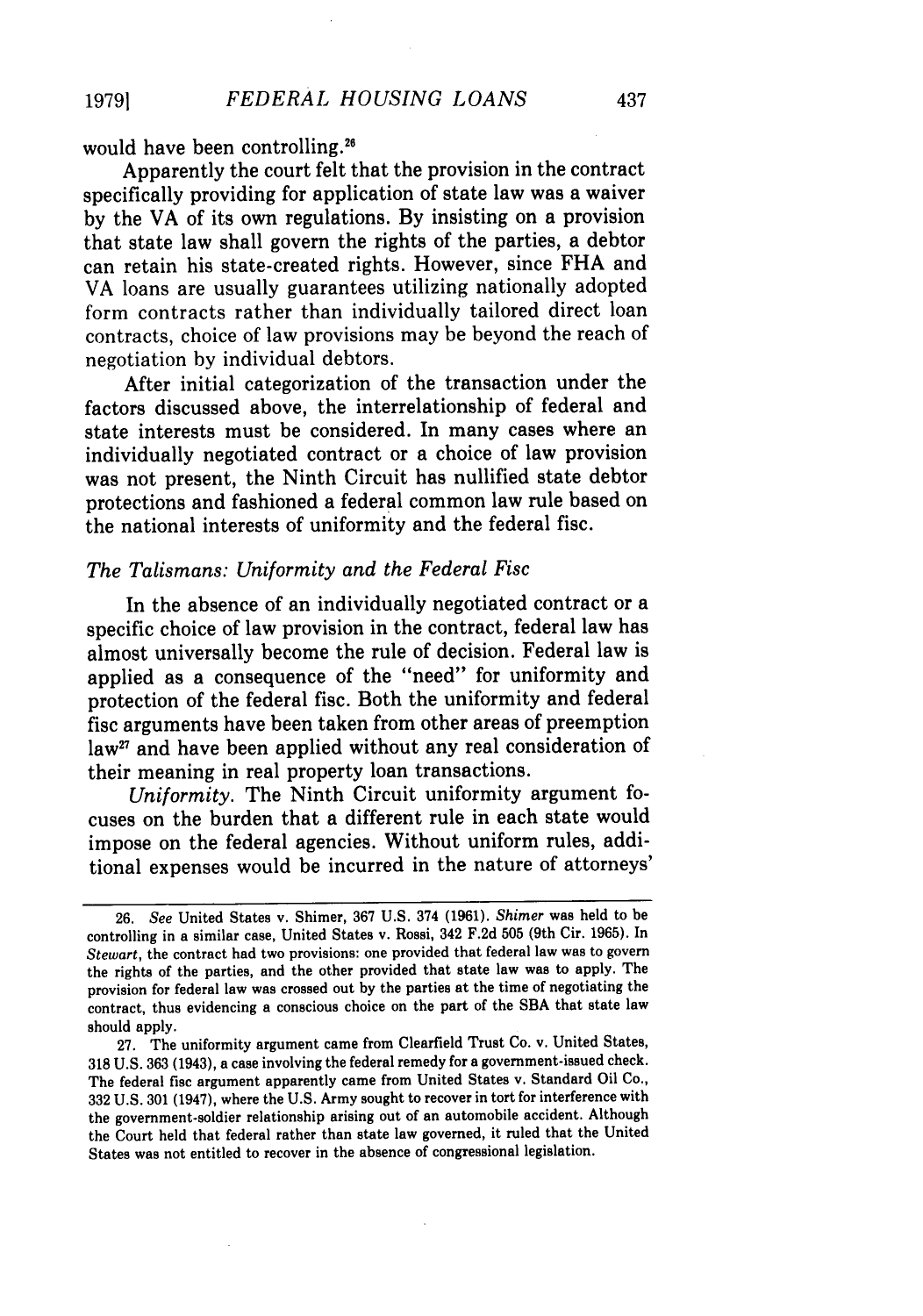fees, separate contract forms for each state, and losses caused by state restrictions on creditor actions and recovery.

Drawing on language from *Clearfield Trust Co. v. United States,"5* the Ninth Circuit has transplanted the uniformity argument from commercial paper into real property loan transctions.9 In *Clearfield Trust,* the United States issued a check that was fraudulently endorsed. The United States, as drawee, sought to recover from Clearfield Trust Company in an action based on an express guarantee of prior endorsements. Clearfield Trust Company defended on the grounds that unreasonable delay in giving notice of the forgery barred recovery under Pennsylvania law. The Supreme Court held that a uniform rule was needed in commercial paper transactions where the United States would otherwise be subject to the vagaries of the laws of the several states. The Court went on to say that under the uniform federal rule, recovery would be denied only where the drawee's delay caused damage.

Many Ninth Circuit cases have considered the uniformity argument to be conclusive in real property loan transactions after showing that application of state law would result in a different rule in each state.30 The ingredient missing in the Ninth Circuit's uniformity analysis is the weighing of federal and state interests—an ingredient crucial to the Supreme Court's analysis in *Clearfield Trust.* If the Ninth Circuit had analyzed the federal and state interests, a federal common law rule might nevertheless be required in many state debtor protection cases because of a large burden placed on a federal agency where state law is imposed. However, there is no focus on such a balancing.

*The Federal Fisc.* Financial loss is the greatest concern expressed by the Ninth Circuit as a reason for rejecting state law. Potential bankruptcy of the federal programs is possible where state law imposes severe restrictions.

In the landmark case of *United States v. View Crest Apart-*

**<sup>28. 318</sup>** U.S. 363 (1943).

<sup>29.</sup> *See* United States v. Stadium Apartments, Inc., 425 F.2d 358, 364 (9th Cir.), *cert. denied,* 400 U.S. 926 (1970); United States v. View Crest Garden Apartments, Inc., 268 F.2d 380 (9th Cir.), *cert. denied,* 361 U.S. 884 (1959).

<sup>30.</sup> *See, e.g.,* United States v. Stadium Apartments, Inc., 425 F.2d **358** (9th Cir.), *cert. denied,* 400 U.S. 926 (1970); Clark Investment Co. v. United States, 364 F.2d 7 (9th Cir. 1966); United States v. View Crest Garden Apartments, Inc., 268 F.2d 380 (9th Cir.), *cert. denied,* 361 U.S. 884 (1959). *Accord,* United States v. Hext, 444 F.2d 804 (5th Cir. 1971) (chattel mortgage).

<sup>31. 268</sup> F.2d 380 (9th Cir.), *cert. denied,* 361 U.S. 884 (1959).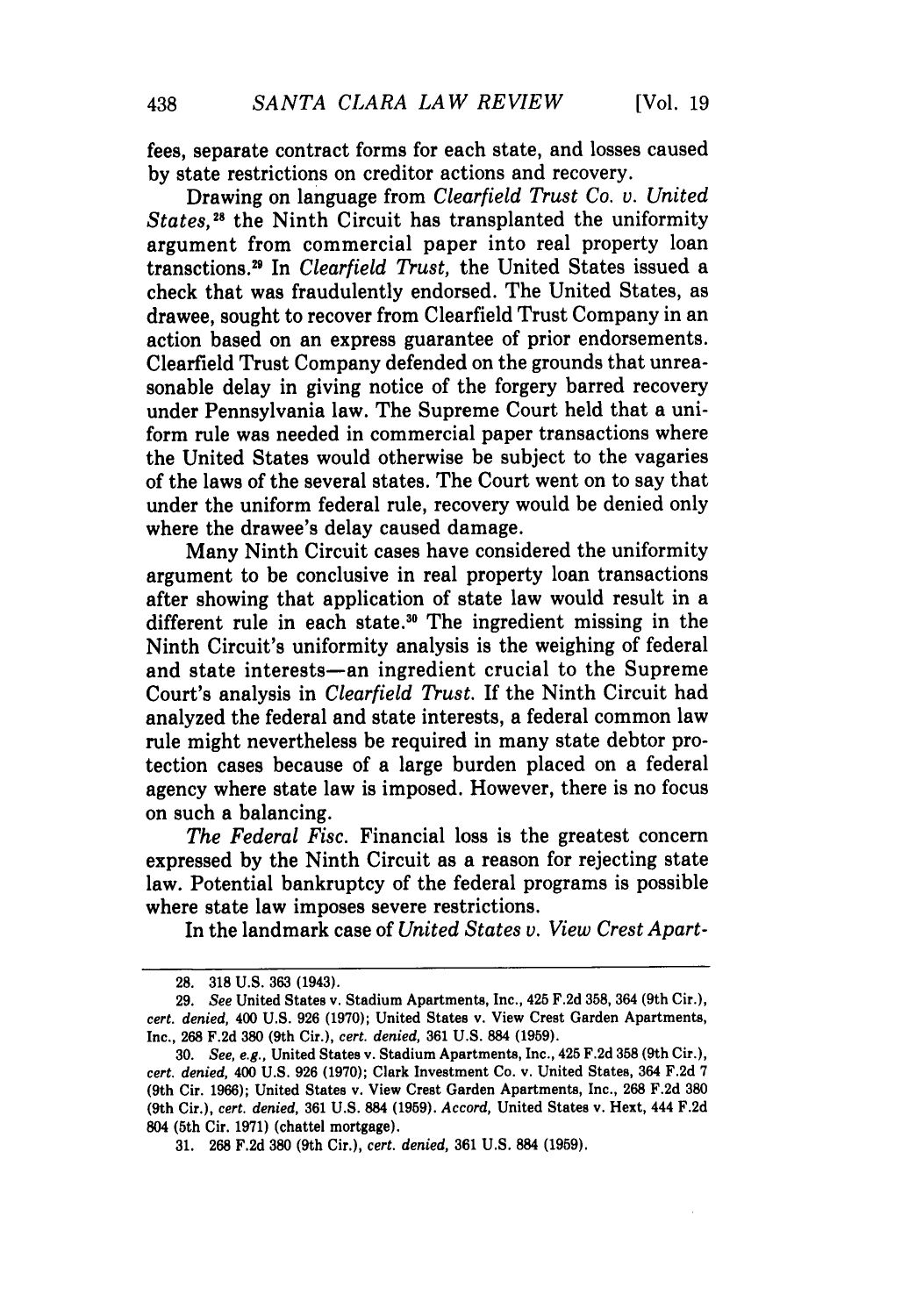ments, Inc.,<sup>31</sup> the Ninth Circuit established a general rule which has been applied almost mechanically by the federal courts for nearly two decades.<sup>32</sup> In that case, the Federal Housing Insurance Authority applied for appointment of a receiver pending foreclosure. Washington state law did not allow appointment of a receiver under the circumstances, but the contract had a provision allowing a receiver. The court held that "the federal policy to protect the treasury and to promote the security of federal investment"<sup>33</sup> required a federal rule allowing the action. The rule promoted the purpose of the federal program which was "to facilitate the building of homes by the use of federal credit."<sup>34</sup> View Crest stands for the proposition that where, as in appointment of receivers, state law imposes a large financial burden on the government, a federal common law rule will be adopted.

Although the court in *View Crest* properly chose federal common law as the rule of decision, the case has often been cited too broadly<sup>35</sup> as a justification for rejection of state law in order to protect the federal fisc. Although occasionally indicating that state law may never apply if the result would impinge on the federal fisc,36 the Ninth Circuit has not really adopted such a simplistic approach."

Protection of federal revenues is an implied congressional policy that can outweigh any state interest. Congress, when it creates a federal agency, does not intend to deplete the treasury and the funding of the program. Therefore, Congress must have intended a rule that would protect the government's fiscal interest. This policy is often inconsistent with state debtor protections.<sup>38</sup>

38. Anti-deficiency statutes, such as **CAL. CIV.** PROC. **CODE** § 580b (West 1976), are the best examples. Such statutes deny recovery to the creditor without respect to the degree of debtor culpability.

<sup>32.</sup> *See, e.g.,* United States v. Allgeyer, 466 F.2d 1195 (9th Cir. 1972); Branden v. Driver, 441 F.2d 1171 (9th Cir. 1971); United States v. Stadium Apartments, Inc., 425 F.2d 358 (9th Cir.), *cert. denied,* 400 U.S. 926 (1970); Clark Investment Co. v. United States, 364 **F.2d** 7 (9th Cir. **1966);** Herlong-Sierra Homes v. United States, **358** F.2d 300 (9th Cir. 1966); United States v. Rossi, 342 F.2d 505 (9th Cir. 1965); United States v. Queens Court Apartments, Inc., 296 F.2d 534 (9th Cir. 1961).

<sup>33.</sup> United States v. View Crest Garden Apartments, Inc., 268 F.2d 380, 383 (9th Cir.), *cert. denied,* 361 U.S. **884** (1959).

<sup>34.</sup> *Id.*

<sup>35.</sup> *See, e.g.,* United States v. Allgeyer, 466 F.2d 1195, 1196 (9th Cir. 1972).

<sup>36.</sup> *Id.*

<sup>37.</sup> *See* United States v. Stewart, **523** F.2d 1070 (9th Cir. 1975); United States v. MacKenzie, 510 F.2d 39 (9th Cir. 1975); Bumb v. United States, 276 F.2d **729** (9th Cir. 1960).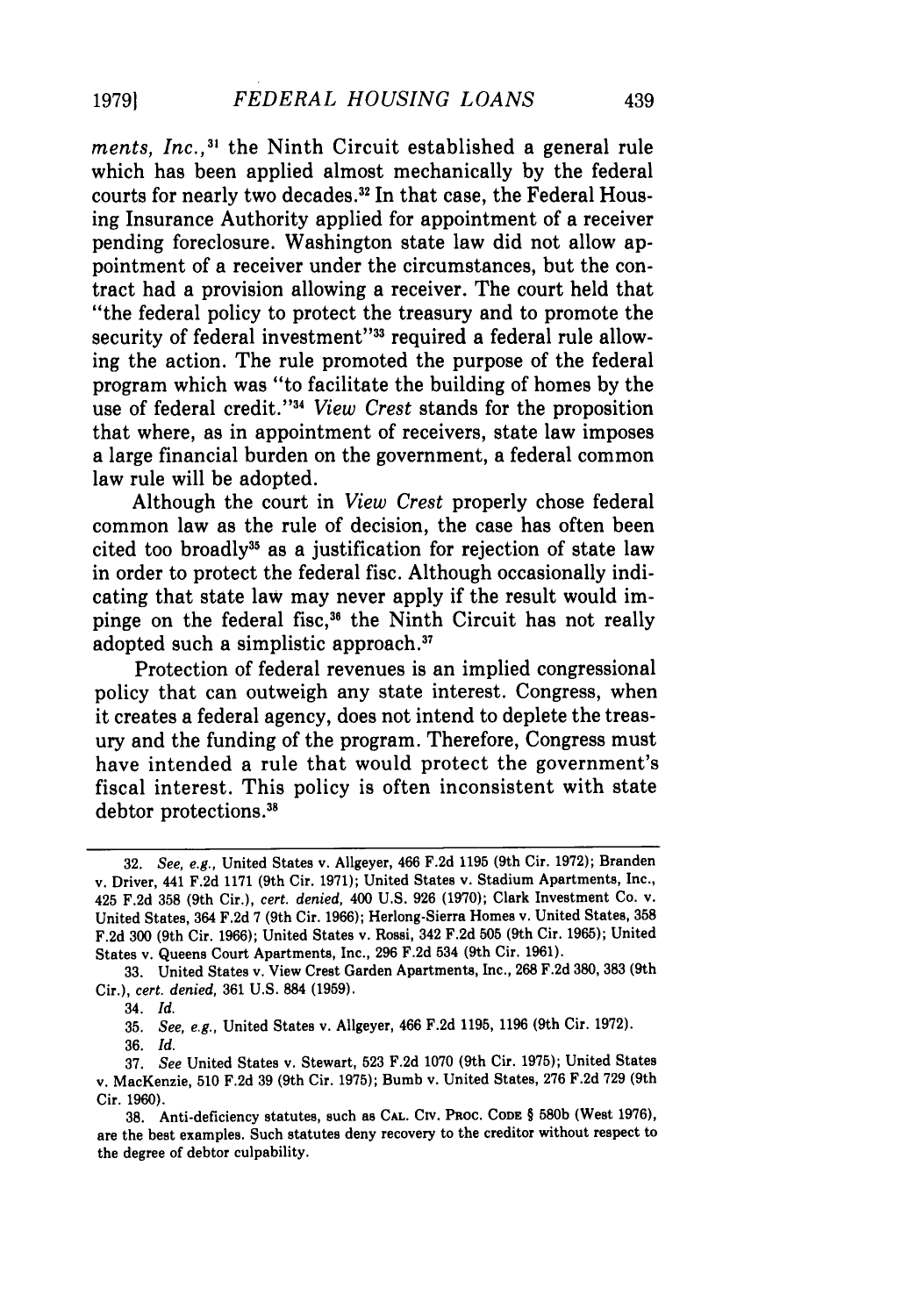The use of uniformity and protection of the federal fisc as talismanic reasons for rejecting state law usually carry the day. Only one exception has surfaced and successfully overcome these overwhelming federal interests: state law may limit the enforcement of a federal remedy.

### *An Exception: Balancing In Disguise*

A distinction has been drawn between establishment of the validity of the transaction and the government's remedy to enforce the contract.<sup>39</sup> It is almost universally accepted that the initial validity of the transaction must be tested under state law." Problems associated with establishing a different federal rule require this result. The state interest in maintaining one set of records to assure certainty of title to land outweighs the federal interest in having a uniform rule. There is little financial burden on the federal government in complying with state procedures for assuring good title. However, the situation is different when government remedies are involved.<sup>41</sup> The federal interest outweighs the state interest where application of state remedies may have an adverse financial impact on the federal treasury. Thus, while the validity of the transaction is determined by state law, the remedy is determined by federal law.

While the existence of a remedy will usually be federal, the methods of enforcing that remedy may be limited by incorporation of the state rule.<sup>42</sup> Minor state law limitations on federal recovery impose a small burden on the government while advancing important state policies. A balancing of federal and state interests produced this result in two recent Ninth Circuit decisions involving SBA loans.

In *United States v. MacKenzie,'3* an SBA loan had been foreclosed. The SBA brought suit to recover a deficiency judgment against the debtor. The court held that a Nevada fair

**<sup>39.</sup>** United States v. Yazell, **382 U.S.** at 356; Bumb v. United States, **276** F.2d at **737;** United States v. View Crest Garden Apartments, Inc., **268 F.2d** at **383.**

<sup>40.</sup> United States v. Fox, 94 **U.S. 315, 320 (1876);** United States v. Stadium Apartments, Inc., 425 **F.2d** at **363-64;** Bumb v. United States, **276 F.2d** at **736.** But cf United States v. Crittenden, **563 F.2d 678, 681** (5th Cir. **1977),** cert. granted, **99 S.** Ct. **77 (1978)** (sufficiency of **U.C.C.** financing statement governed **by** federal law).

<sup>41.</sup> Bumb v. United States, **276 F.2d 729** (9th Cir. **1960);** United States v. View Crest Garden Apartments, Inc., **268 F.2d 380** (9th Cir.), *cert. denied,* **361 U.S. 884 (1959).**

<sup>42.</sup> United States v. MacKenzie, **510** F.2d at 42; Bumb v. United States, **276 F.2d** at **738;** State *ex ret.* Lonctot v. Sparkman **&** McLean Co., **16** Wash. **App.** 402, 556 **P.2d** 946 **(1976).**

<sup>43.</sup> **510 F.2d 39** (9th Cir. **1975).**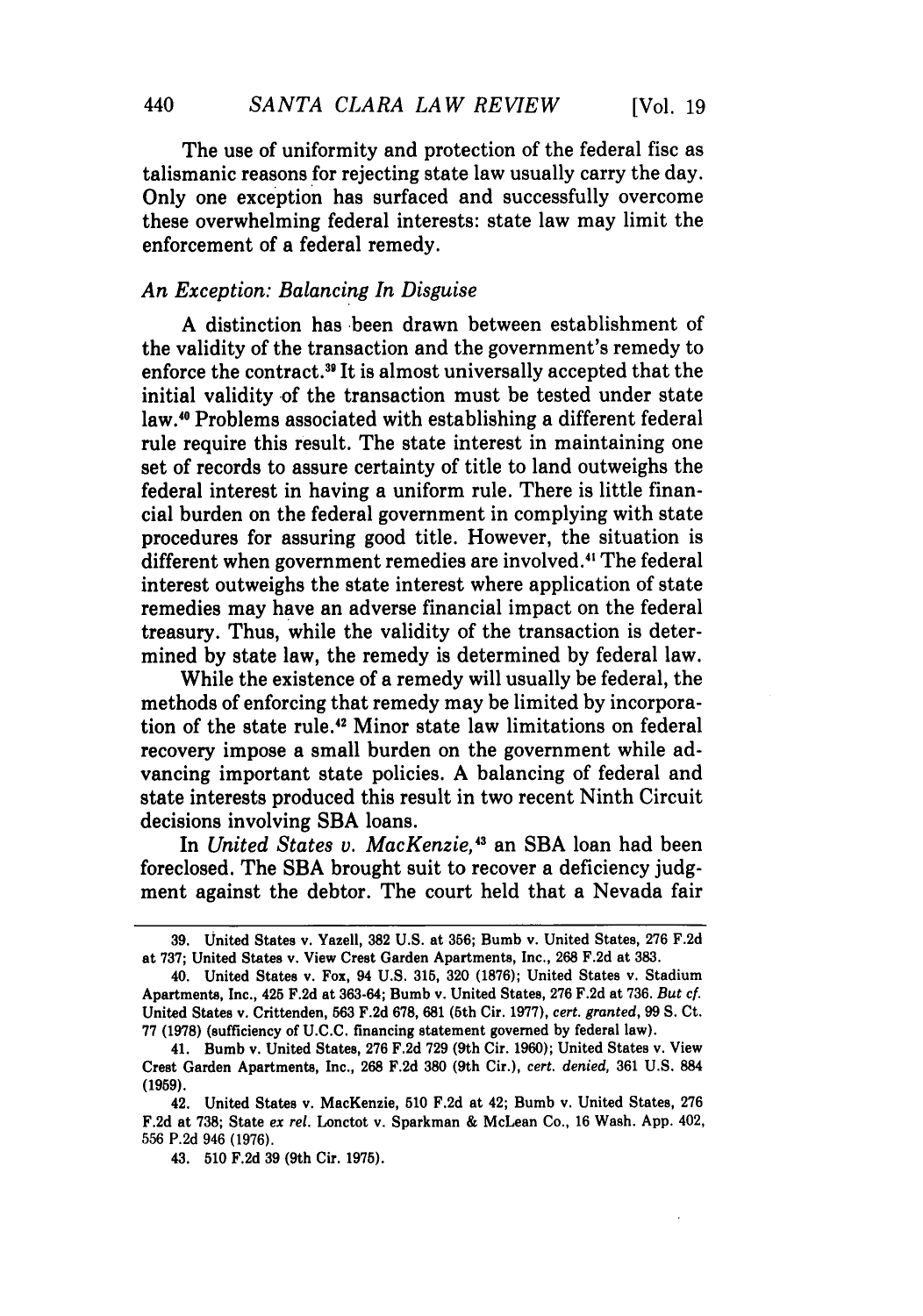**19791**

value limitation" applied. As a result, the **SBA** was required to comply with a judicial procedure in which the court determined the fair market value of the property foreclosed upon.<sup>45</sup> Application of the statute limited the **SBA** to the difference between the judicially established fair market value and the amount of the debt. The purpose of the fair value statute was to prevent creditors from bidding less than the fair value at foreclosure sales and later obtaining an excessive deficiency judgment. Clearly the rule did not conflict with the federal purpose of collecting the federal debt because the statute only had an economic effect where the government attempted to effect a "double recovery."<sup>46</sup> Restricting the government to a deficiency not exceeding the difference between the amount of the debt and the value of the security deprived the government of nothing to which it was entitled and was the only equitable result.

In the companion case, *United States v. Engine Service,"* the court adopted Arizona statutory redemption as the federal rule. The SBA analogized to a previous Ninth Circuit case involving the FHA<sup>48</sup> where a similar state period of statutory redemption was denied a debtor. In distinguishing this previous case, the court focused on the different purposes of the FHA and SBA. The congressional purpose in establishing the SBA program was to "aid, counsel, assist, and protect, insofar as is possible, the interests of small business concerns in order to preserve free competitive enterprise . . . and to maintain and strengthen the over-all economy of the nation."<sup>49</sup> The thrust of **SBA** loans is to aid and protect private interests. On the other hand, the underlying purpose of FHA loans is "to assist in relieving the acute shorfage of housing . . . and to increase the supply of housing accommodations available to veterans of World War II at prices within their reasonable ability to pay . . . .<sup>"50</sup> FHA loan guarantees exist to provide hous-

47. **510 F.2d 39** (9th Cir. **1975).**

<sup>44.</sup> NEv. REv. **STAT.** §§ 1-1.457, 1-1.459, 40.455 **(1973).**

<sup>45.</sup> *Id. §* 40.457.

<sup>46. &</sup>quot;Devices to assure that fair market prices are received at foreclosure sales redound to its benefit. Depriving the Government of potential 'double recoveries' created **by** artificially large deficiencies that it has caused takes away nothing to which it is entitled." United States v. MacKenzie, **510 F.2d** at 42.

<sup>48.</sup> United States v. Stadium Apartments, Inc., 425 **F.2d 358** (9th Cir.), *cert. denied,* 400 **U.S. 926 (1970).**

<sup>49.</sup> **15 U.S.C.** § 631(a) **(1976)** (cited in United States v. MacKenzie, **510 F.2d** at 41).

**<sup>50.</sup>** 12 **U.S.C.** § 1738(a) **(1976).**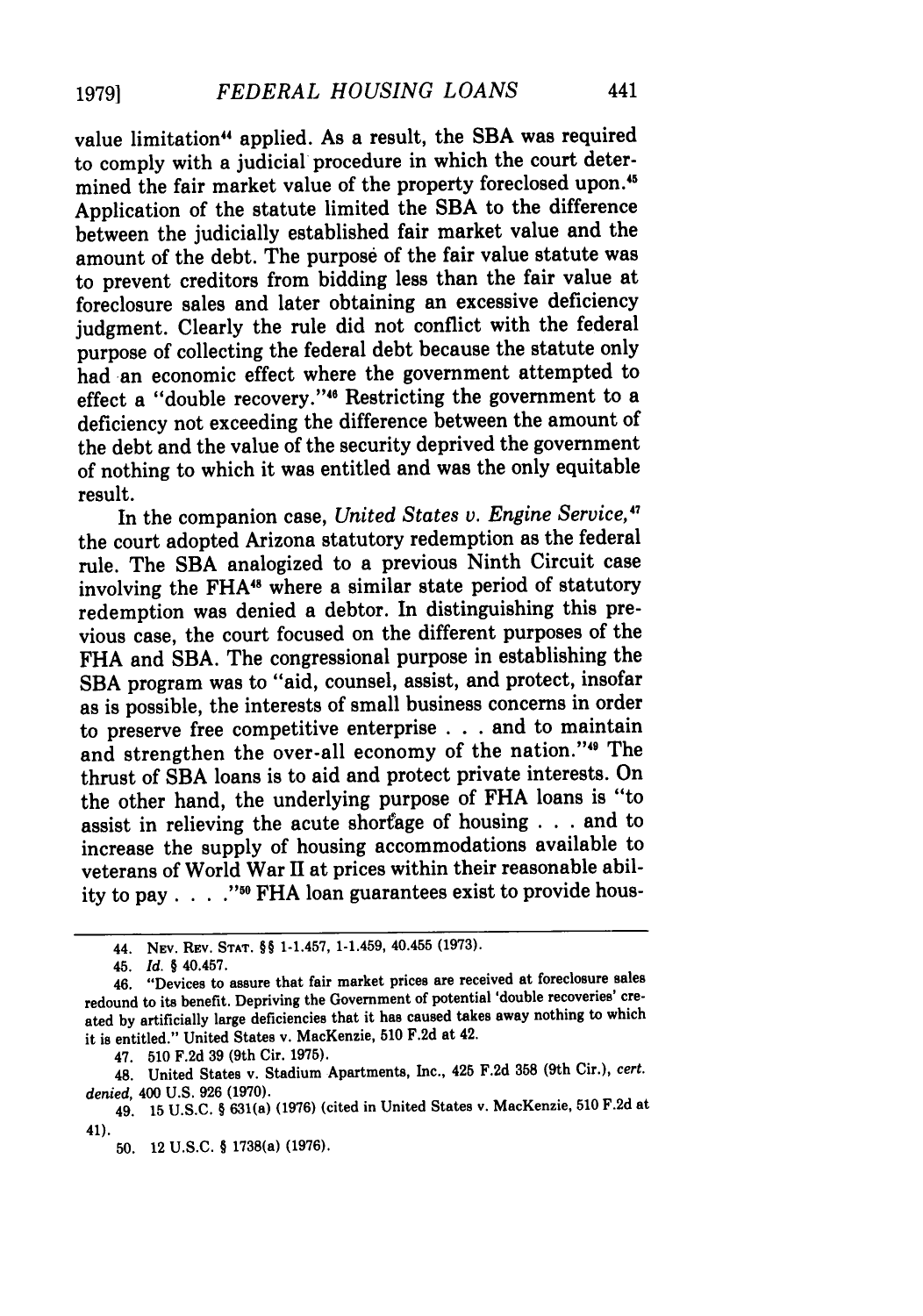ing, thus showing a greater congressional interest in building homes than in aiding debtors. In *MacKenzie,* this different focus was crucial in the balancing of federal and state interests.

*MacKenzie* was limited and further explained in a recent  $case<sup>51</sup>$  as applying only to state laws limiting the method of enforcing the federal remedy, not to laws prohibiting the remedy itself. Since SBA contracts are generally individually tailored, this exception may, therefore, be limited to the individually negotiated contract.

Thus, although state law will govern the initial validity of the transaction, the existence of a federal remedy cannot be impaired by state law. Federal recovery after foreclosure may be limited by state procedures if no major financial burden will be imposed on the government. Perhaps this represents a return to balancing as proposed by the Supreme Court in *Clearfield Trust. 52* It is this balancing which should be the basis of a more cogent choice of law analysis in real property loan transactions. In this way, those state laws that do not impinge on federal policy may be adopted and applied to protect debtors.

#### *A Critique*

Critical examination has revealed that the courts have not properly weighed the interests of federal and state law. Federal law will generally be applied, and the analysis has on occasion been far too simplistic. Policy arguments have led the courts to application of federal law by reliance on the talismanic slogans of uniformity of result and protection of the federal fisc. These policies have been given disproportionate emphasis in light of their importance in real property transactions, and the weight given to them should be modified accordingly.

In *Clearfield Trust,* uniformity weighed heavily in the analysis and required a federal rule.<sup>53</sup> However, it is important to recognize the balancing of federal and state interests that was present in the analysis. Uniformity was not applied as a litmus test but rather, was applied when considered within the particular circumstances of the case.

Clearfield Trust involved the federal remedy for forged checks. Since commercial paper is commonly involved in multi-state transactions, applicable state law would be diffi-

<sup>51.</sup> United States v. Gish, 559 F.2d 572 (9th Cir. 1977).

<sup>52.</sup> **318** U.S. 363, 367 (1943).

<sup>53.</sup> *Id.*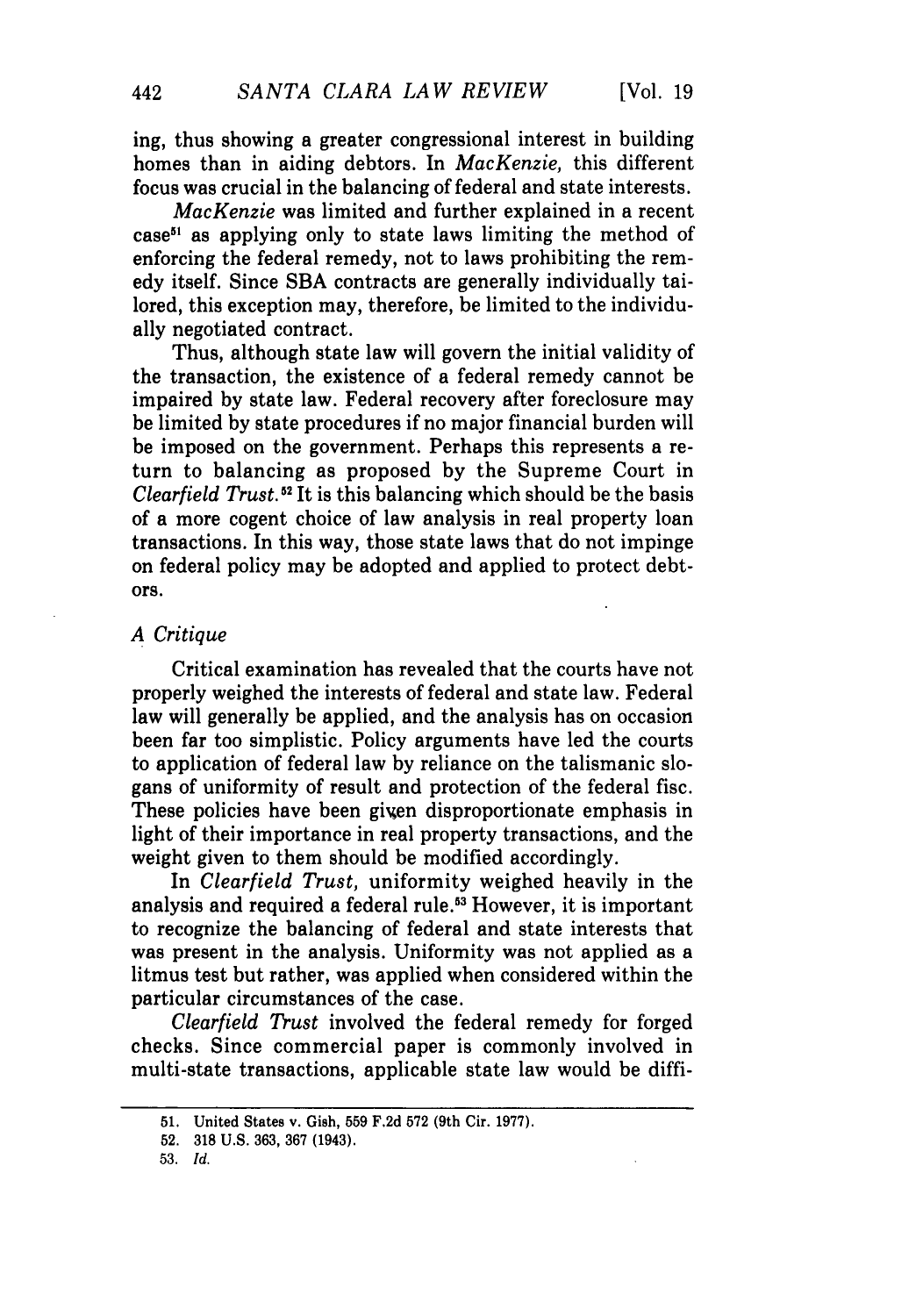cult to ascertain. The Court was concerned with the "exceptional uncertainty" resulting from the fortuitous migration from state to state of a particular check, making it impossible to determine which states would be involved and which state's law should prevail.<sup>54</sup> In this situation, the state's interest was relatively minor. Recovery would have been barred under state law because of an unreasonable delay in notifying Clearfield Trust Company of its liability. The state interest in applying its law was outweighed by a strong federal interest in preventing the uncertainty inherent in multi-state transactions. In the absence of multi-state contacts, the state rule might have been adopted as federal law.<sup>55</sup>

Although not involving real property transactions, *Clearfield Trust* is significant because its uniformity analysis has become the basis for the extension of the preemption doctrine to that area.<sup>56</sup> If its balancing analysis were applied instead to the specific facts of real property loans, major distinctions would cause uniformity to have less importance.

One major distinction between the *Clearfield Trust* facts and real property secured transactions is that in the latter, even assuming that state law did apply, there is no uncertainty as to which state's law would be relevant. A multi-state real property secured transaction is not frequently encountered. In addition, real property transactions are less transitory than commercial paper transactions. In real property contracts, there is always an underlying note, mortgage, or other lien and usually a guarantee. The parties to the transaction contract within the same state. Because land is involved, the state law which would be incorporated is nearly always that of the situs of the property. Since multi-state contacts and "exceptional uncertainty" are not present in real property loan transactions,

<sup>54. [</sup>Rleasons which may make state law at times the appropriate federal rule are singularly inappropriate here. The issuance of commercial paper **by** the United States is on a vast scale and transactions in that paper from issuance to payment will commonly occur in several states. The application of state law, even without the conflict of laws rules of the forum, would subject the rights and duties of the United States to exceptional uncertainty. It would lead to great diversity in results **by** making identical transactions subject to the vagaries of the laws of the several states. The desirability of a uniform rule is plain.

*Id.*

<sup>55.</sup> *Id.* 56. **"As** the Supreme Court of the United States stated in Clearfield Trust, supra, 'in our choice of the applicable federal rule we have occasionally selected state law.' But not when 'the desirability of a uniform federal rule is plain."' United States v. View Crest Garden Apartments, Inc., **268** F.2d at 382.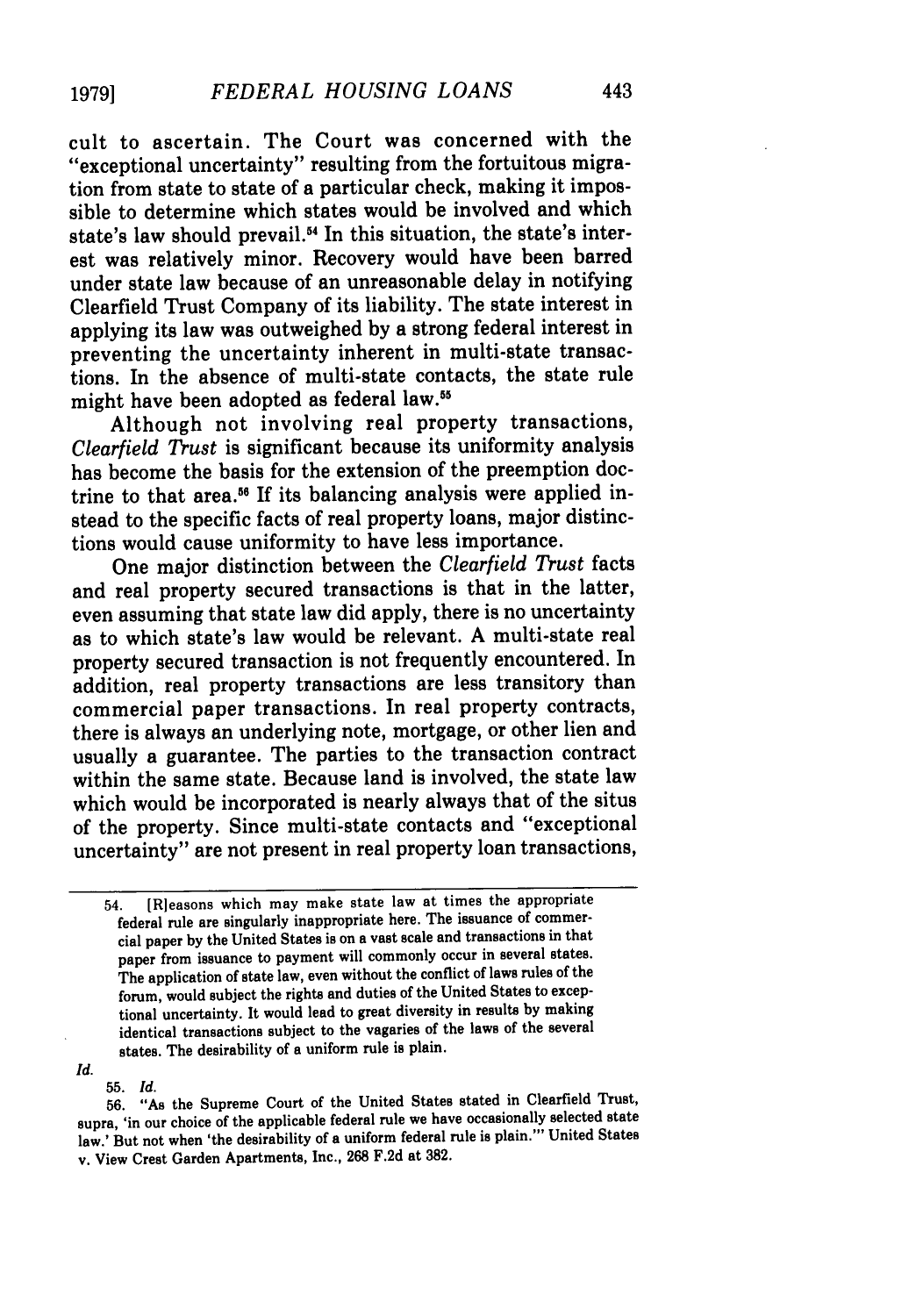uniformity should not be a major factor in balancing the relative interests of federal and state law.<sup>57</sup>

Application of the different state laws would not be an overwhelming burden. Federal agencies have legal counsel available in each state and are well aware of state law.<sup>58</sup> Where the validity of instruments is concerned, federal agencies must comply with state law in any case. The transaction has such an overwhelming relationship to one state, that the need for uniformity, *on balance,* is not of great significance.

The advantages of consistency within the state easily outweigh the minimal burden to the federal government where minor state limitations are imposed. The fair value limitations.<sup>59</sup> for example, though different in each state, have a common purpose—to insure a fair price for the property at a foreclosure sale. Application of fair value limitations will result in consistency within the state, without any great burden on the agency. The typical statute denies recovery of a deficiency to the extent it has been the result of an artificially low sale price at foreclosure. There is no precarious uncertainty and no element of unfair surprise since conformance with the statute does not deny recovery except to the extent that recovery is inequitable. 0 Proper balancing of federal and state interests should result in incorporation of state fair value limitations.

Several state debtor protections may be strong enough as state interests to outweigh a weak federal interest if a balancing approach is used. State laws governing execution, deficiency after trustee's sale, and multiplicity of actions may be eligible for incorporation as the federal rule.

One federal remedy that has been modified by state law is execution upon a judgment. The federal government is subject to state exemptions, including homestead provisions, when collecting a judgment.<sup>61</sup> This includes execution upon a defi-

**<sup>57.</sup>** The Supreme Court in *Clearfield Trust* **was** concerned with arbitrary results in identical transactions. When the Court complained of "the vagaries of the laws of the several states," it was because the transaction touched several states, and choice of law from among those states would create an arbitrary result. This factor is not present in federal loans and loan guarantees on real property. 318 U.S. at 367.

**<sup>58.</sup>** Bumb v. United States, 276 F.2d at 738 **(SBA** enforcement of chattel mortgage).

**<sup>59.</sup>** California has two such statutes. **CAL.** CIv. PROC. **CODE** § 726 (West Supp. 1979) (judicial foreclosure); *id. §* 580a (West 1976) (extra-judicial foreclosure).

*<sup>60.</sup> See* Madison Properties, Inc. v. United States, 375 F.2d 740, 741 (9th Cir. 1967) (district court recognized that it was customary to allow statutory redemption); United States v. West Willow Apartments, Inc., 245 F. Supp. 755, 758 (E.D. Mich. 1965) (statutory redemption) (but federal, not state law applies).

<sup>61.</sup> **FED.** R. Crv. P. 69 provides in part: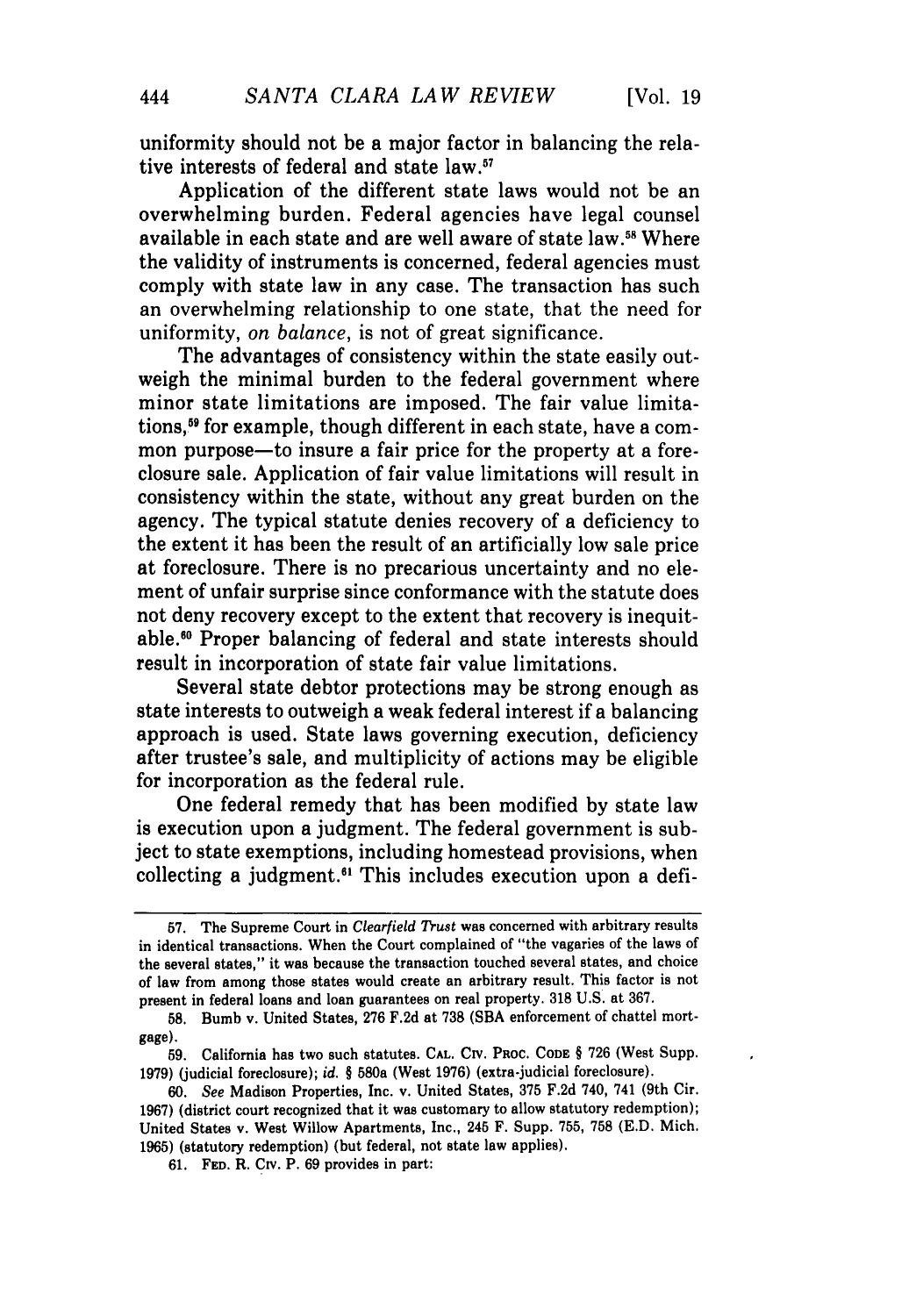ciency judgment obtained in a real property foreclosure. Exemption from execution is expressly governed by statute, $62$  so that consideration of the competing interests is academic.

Another potential area for modification of the federal remedy is the provision prohibiting a deficiency after a trustee's sale under a deed of trust.<sup>63</sup> There are two methods of foreclosure under a trust deed.<sup>64</sup> Judicial foreclosure requires a hearing where evidence must be presented on the fair market value of the property before a deficiency may be assessed. In order to protect the debtor further, a period of redemption is allowed. Extra-judicial foreclosure through trustee's sale frees the creditor from the burdens of court foreclosure (such as time, expense, and attorneys fees), allows a large amount of freedom in conducting the sale, and gives clear title. However, it prohibits any deficiency. The existence of extra-judicial foreclosure presents a trade-off between the traditional right of statutory redemption and a recovery limited to the value of the original security. If the creditor desires a deficiency, he must judicially foreclose, and the debtor has the protection of redemption. This restriction on the use of trust deeds could be considered a minor limitation of the remedy and may be incorporated as the federal rule.

Similarly, the California one-form-of-action rule<sup>65</sup> may be a valid limitation of the federal remedy. This rule prohibits a multiplicity of actions. An action against one portion of the security without including the entire security is a waiver of the remainder. Compliance by the federal government imposes a small burden because the only requirement of the statute is foreclosure on all security at the same time. If the government

Process to enforce a judgment for the payment of money shall be a writ of execution . . . [and] execution shall be in accordance with the practice and procedure of the state in which the district court is held **. . .** except that any statute of the United States governs to the extent that it is applicable.

<sup>62.</sup> *Id.*

**<sup>63.</sup> CAL.** CIV. PROC. **CODE** § 580d **(West 1976)** prohibits such a deficiency in California.

<sup>64.</sup> For a discussion of the legislative purpose **of CAL.** CIv. PROC. **CODE** § 580d, see J. **HETLAND, CALIFORNIA REAL ESTATE SECURED** TRANSACTIONS 248-50 (1970).

**<sup>65.</sup> CAL.** Ctv. **PROC. CODE** § **726 (West** Supp. **1979)** provides **a** sanction effect that may be raised by the debtor where not all of the security for a loan has been foreclosed upon at the same time. The purpose is to prevent a multiplicity of actions by requiring the creditor to foreclose on all the security at one time. **If** a creditor fails to comply, he may lose the rest of his security. In the alternative, the debtor may require the creditor to include all security in the foreclosure action before obtaining a deficiency. For a discussion **of CAL. CIv. PROC. CODE** § **726,** see J. HETLAND, supra note 64, at 236- 48.